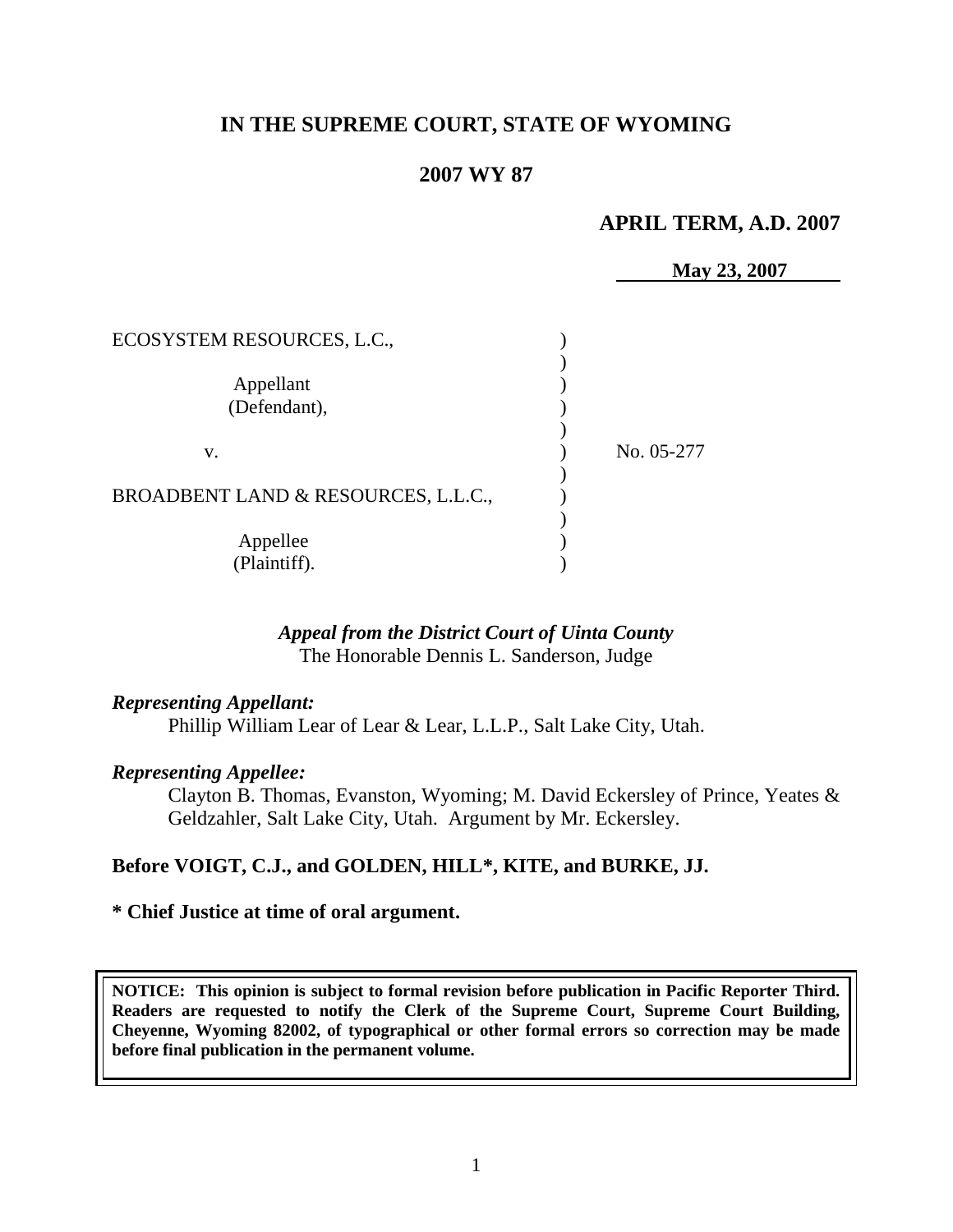# **KITE, Justice.**

[¶1] In the early 1900s, Union Pacific Railroad Company (Union Pacific) conveyed real property located in Uinta County to Broadbent Land & Resources, LLC"s (Broadbent) predecessors in interest, but reserved and excepted "all timber" on said lands. Nearly one hundred years later, Ecosystem Resources, L.C. (Ecosystem) acquired the timber rights and proceeded to harvest the timber. As surface owner, Broadbent asked the district court to quiet title to the timber in it. Relying on a rule of law adopted in other jurisdictions, Broadbent argued that, because Union Pacific's timber interests were not expressly made perpetual in the deeds, they were limited to a reasonable time and more than a reasonable time had passed since Union Pacific reserved its timber interests. The district court agreed with Broadbent and granted its motion for judgment on the pleadings declaring Ecosystem"s timber interests had lapsed and title to the timber reverted to the surface land owner, Broadbent.

[¶2] On appeal, we are called upon to determine, as a matter of first impression, the duration of an interest in timber created in a deed when no time limit is set out in the language of the deed. We reject a rigid rule of interpretation which does not consider the parties' intent. Instead, we reverse the district court's judgment on the pleadings and remand for consideration of evidence of the facts and circumstances surrounding execution of the deeds.

# **ISSUES**

[¶3] Ecosystem presents the following issues for review on appeal:

- 1. Did the trial court err as a matter of law in holding that a reservation of "all timber" created an estate in timber limited to a reasonable time rather than an estate in perpetuity?
- 2. Assuming Wyoming law requires words of duration to create a perpetual timber easement, did the trial court err in holding that the reservation did not contain such language?

Broadbent does not offer a separate statement of the issues.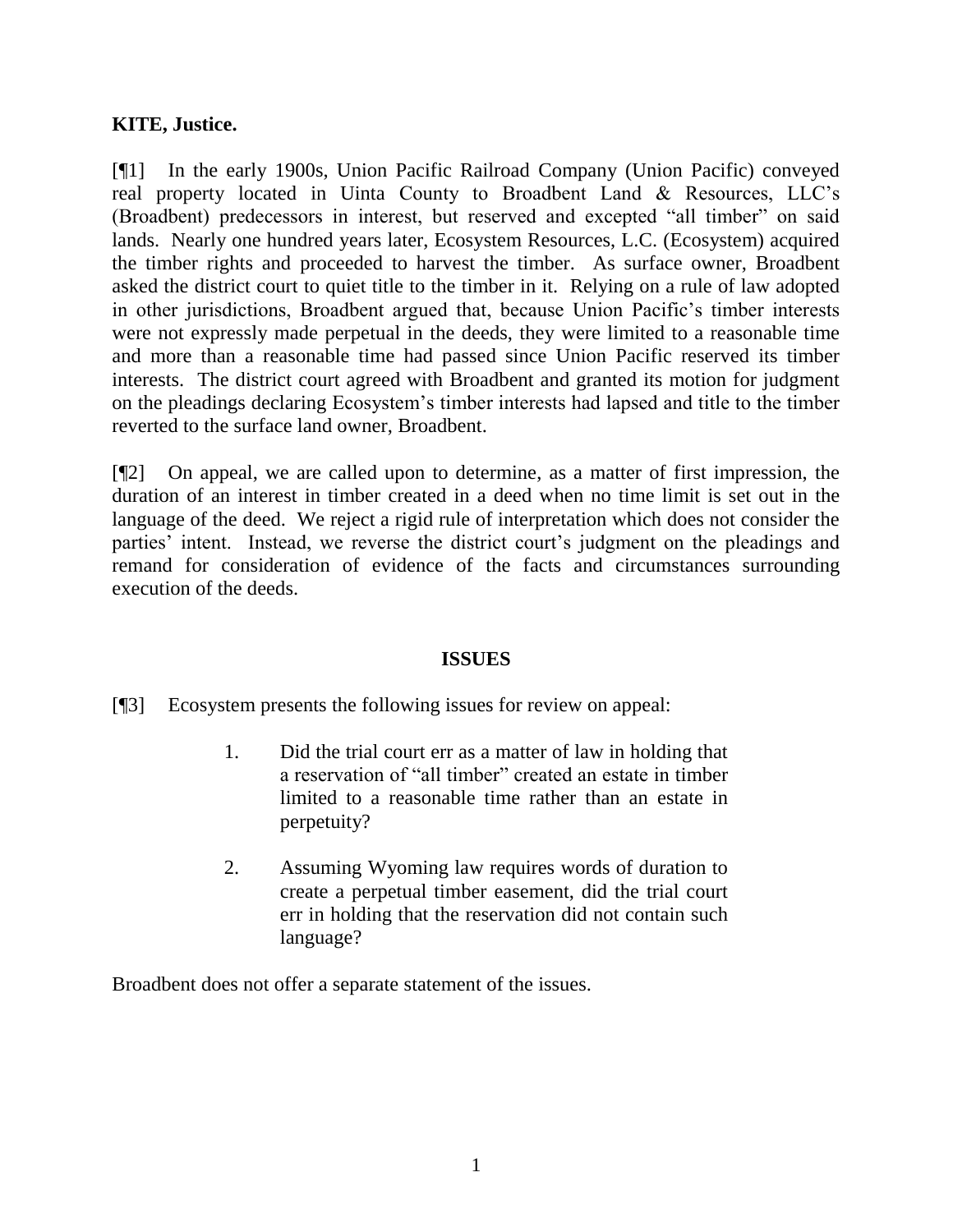# **FACTS**

[¶4] In 1908, Union Pacific executed a warranty deed granting 15,941 acres in Uinta County, Wyoming to Heber Land and Livestock Company in consideration for \$7,970.57. The deed contained the following language:

> Excepting and reserving to Union Pacific Railroad Company, the exclusive right to cut and remove all timber from said land and the right of ingress, egress and regress upon said land, and the right to use as much of the surface thereof as may be necessary for the proper conduct of said business thereon . . . .

[¶5] In 1909, Union Pacific executed a warranty deed granting approximately 5,037 acres to James Chesney in exchange for \$3,779.52. The deed excepted and reserved to "Union Pacific Railroad Company, its successors and assigns" "all timber" on the land, together with the "exclusive right to cut and remove" it from the land, the "right of ingress, egress and regress" upon the land and the right to use so much of the surface as necessary to properly conduct its business.

[¶6] Ecosystem is the successor in interest to Union Pacific"s interests, and Broadbent is the successor in interest to Heber's and Chesney's interests. In 2005, Ecosystem communicated its plans to harvest the timber, prompting Broadbent to file a complaint seeking to have Ecosystem's timber rights under the deeds extinguished and title to the timber quieted in it. Broadbent argued that Union Pacific and its successors were required to remove the timber within a reasonable time and, having failed to do so, lost the timber rights.

[¶7] Ecosystem answered claiming its timber rights were perpetual and counterclaimed seeking quiet title. Broadbent filed a motion for judgment on the pleadings. Ecosystem responded arguing the plain language of the deeds reserved a perpetual right to the timber, and the district court should consider the facts and circumstances surrounding execution of the deeds before implying a "reasonable time" limitation into the deeds. To that end, Ecosystem proffered evidence about the nature of the railroad"s business operations at the time the deeds were executed and the need to have a sufficient supply of timber to sustain those operations. It also presented evidence suggesting the grantees paid a lower price for their properties because of the reservations included in the deeds. The district court did not consider Ecosystem's evidence. Instead, it granted Broadbent's motion for judgment on the pleadings holding, as a matter of law, because the timber reservations were "silent as to their duration" they were for a reasonable amount of time; ninety-five years was an unreasonable amount of time; the reservations lapsed; and, consequently, Broadbent owned the timber situate on the lands.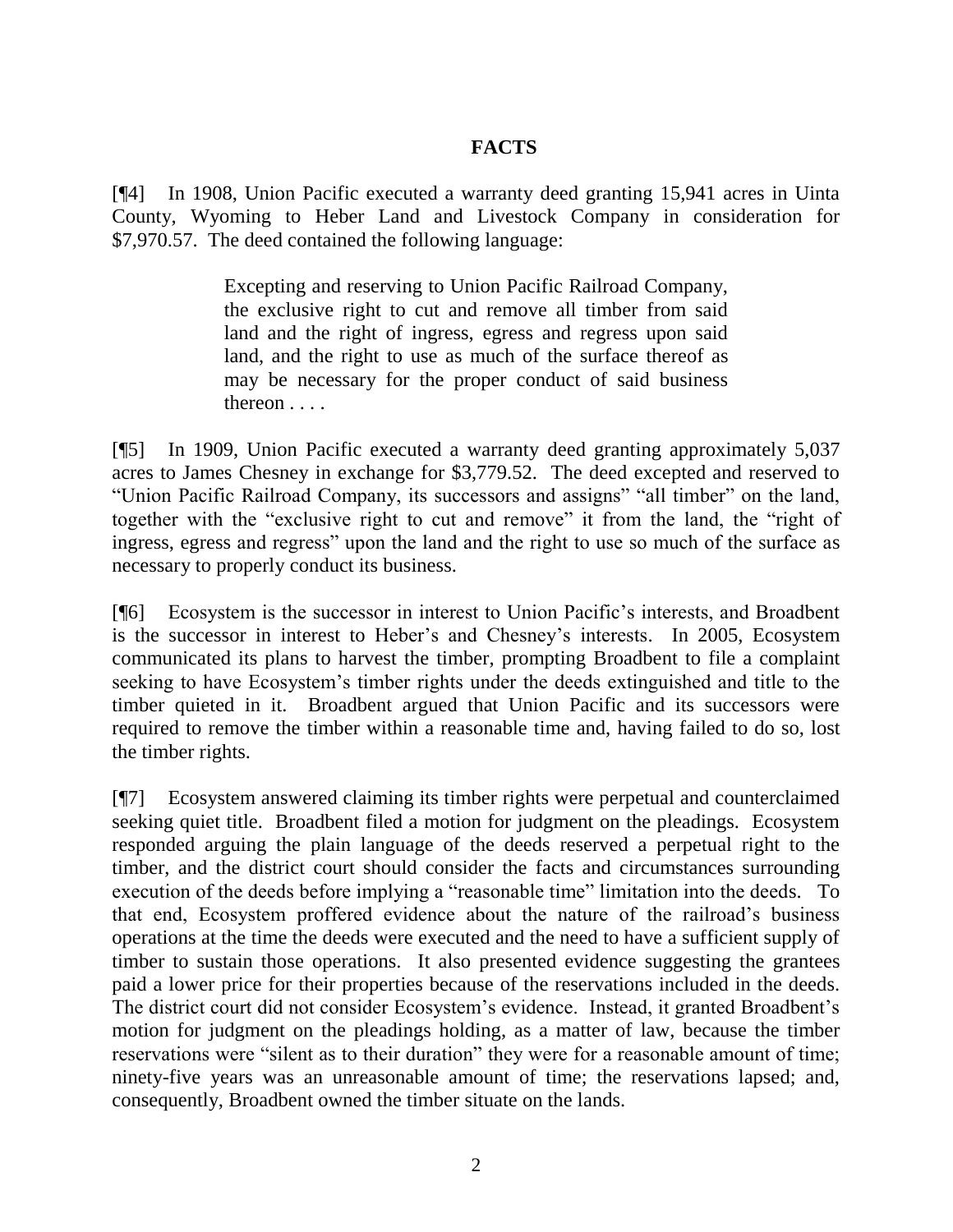#### **STANDARD OF REVIEW**

[¶8] We review a district court"s decision granting a judgment on the pleadings, pursuant to W.R.C.P. 12(c), *de novo* by applying the same standards used by the district court in ruling on the motion. *See*, *Box L Corp. v. Teton County,* 2004 WY 75, ¶ 2, 92 P.3d 811, 813 (Wyo. 2004); *Rodriguez v. Casey*, 2002 WY 111, ¶ 4, 50 P.3d 323, 325 (Wyo. 2002):

> A defendant is entitled to judgment on the pleadings if the undisputed facts appearing in the pleadings, supplemented by any facts of which the district court may take judicial notice, establish that no relief can be granted. A judgment on the pleadings is appropriate if all material allegations of fact are admitted in the pleadings and only questions of law remain.

*Greeves v. Rosenbaum*, 965 P.2d 669, 671 (Wyo. 1998) (citations omitted). Review of a judgment on the pleadings is akin to review of a dismissal under W.R.C.P. 12(b)(6) for failure to state a claim upon which relief can be granted. *Id.* at 672. The facts are reviewed in the light most favorable to the party opposing the motion and the motion is granted only if "those facts dictate that judgment should be entered as a matter of law." *Wilson v. Town of Alpine,* 2005 WY 57, ¶ 4, 111 P.3d 290, 291 (Wyo. 2005). If an issue of fact exists, the motion should not be granted. *Reno v. Reno,* 626 P.2d 552, 554 (Wyo. 1981).

#### **DISCUSSION**

[¶9] We are charged with interpreting Union Pacific"s deeds to determine the duration of the timber interests reserved in those documents. Although we have never had occasion to address this issue before,<sup>1</sup> a well-established paradigm for interpreting deeds exists to guide our analysis. Our deed interpretation rules focus on deriving the intentions of the parties. *Mullinnix LLC v. HKB Royalty Trust,* 2006 WY 14, ¶ 22, 126 P.3d 909, 919 (Wyo. 2006); *Caballo Coal Co. v. Fid. Exploration & Prod. Co.,* 2004 WY 6, ¶ 11, 84 P.3d 311, 314 (Wyo. 2004). We start with the language utilized by the parties

 $\overline{a}$ 

<sup>&</sup>lt;sup>1</sup> In *Cundy v. Range Tel. Coop, Inc.,* 2005 WY 153, ¶ 28, n. 9, 123 P.3d 901, 911, n. 9 (Wyo. 2005), we responded to Cundy"s argument that he was the successor in interest to a reservation of perpetual timber rights as follows: "This issue was not dispositively litigated in this case, but we point our readers" attention to authorities which suggest that timber rights may not be construed as perpetual unless that was clearly the intent of the grantor." *Id.* (citations omitted). It is obvious that our statement in *Cundy* was simply dicta and, consequently, does not bind us to any particular rule of law in this case.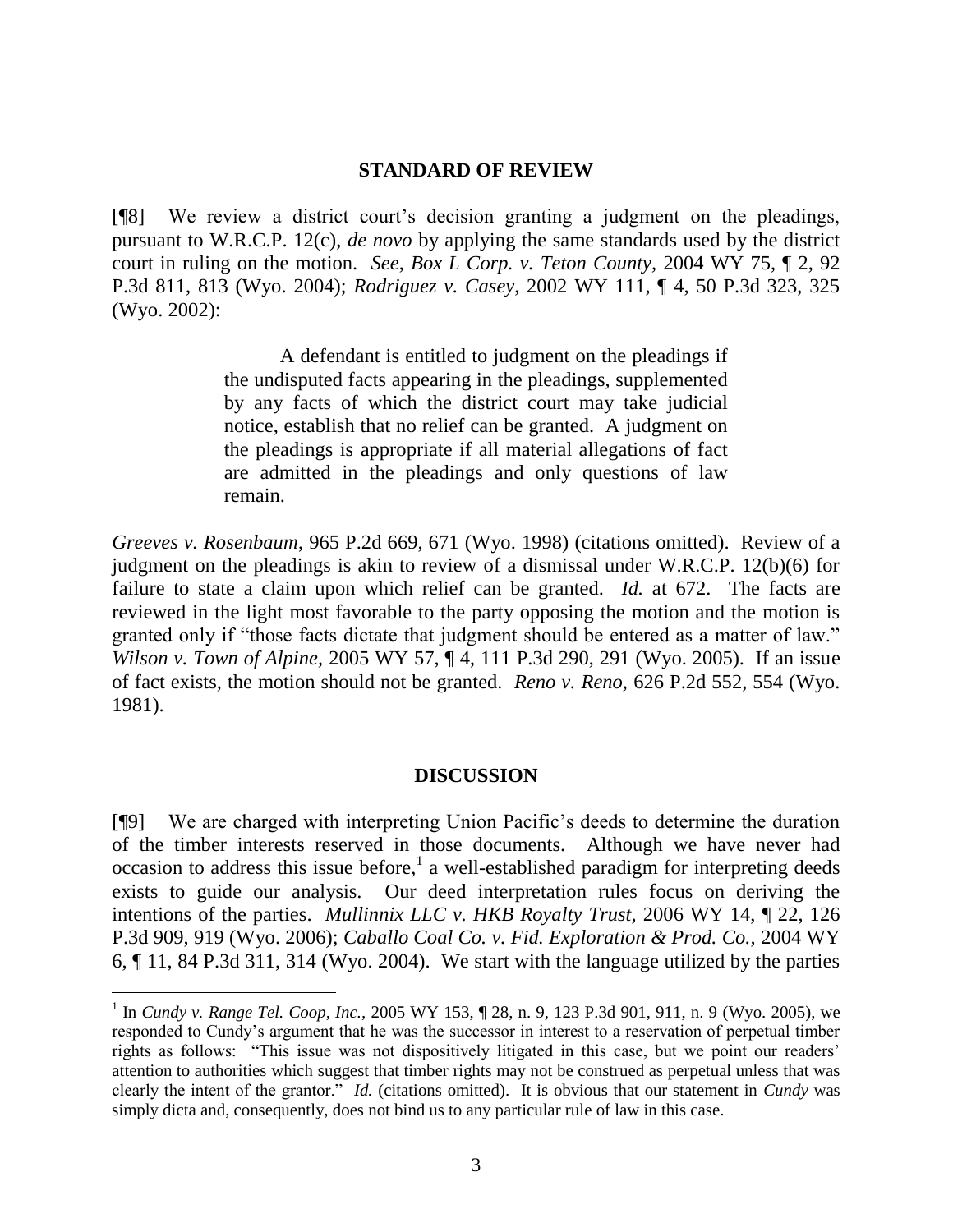to the deed, giving that language its plain and ordinary meaning. *Hickman v. Groves,*  2003 WY 76, ¶ 6, 71 P.3d 256, 258 (Wyo. 2003). If the language is clear and unambiguous, we look only to the "four corners" of the deed in ascertaining the parties" intent. *Caballo Coal,* ¶ 11, 84 P.3d at 314.

[¶10] However, we have also recognized that, even if a contract is unambiguous, we can examine evidence of the circumstances surrounding the execution of the deed to arrive at the parties" intent. *Hickman,* ¶¶ 6-11, 71 P.3d at 257-58. Relevant considerations may include the relationship of the parties, the subject matter of the contract, and the parties' purpose in making the contract. *Id.* 

> [I]t has long been the law that we look to the meaning of terms at the time of execution of an unambiguous deed. In 1899, we stated in *Balch*, 9 Wyo. at 29, 59 P. at 436: "The rule in such cases [involving deed interpretation] is that the intention of the parties is to be ascertained by considering all the provisions of the deed, *as well as the situation of the parties*, and then to give effect to such intention if practicable." (emphasis added). Understanding the importance of the use of "surrounding circumstances" evidence is not difficult when you take into account the definition of "plain meaning" as used in contract interpretation cases. The "plain meaning [of a contract's language] is that "meaning which [the] language would convey to reasonable persons *at the time and place of its use.*"" *Newman*, ¶ 12, 53 P.3d at 544, quoting *Moncrief v. Louisiana Land and Exploration Company*, 861 P.2d 516, 524 (Wyo. 1993) (emphasis added).

*Mullinnix,* ¶ 23, 126 P.3d at 919.

[¶11] The plain language included in Union Pacific"s deeds reserved "all timber" and did not limit the time for removing the timber. Nevertheless, the district court accepted Broadbent's claim that there is a general rule across the country which states that, unless expressly made perpetual, a timber right created by contract or deed will be interpreted as expiring after a reasonable time for removing the timber has passed. Ruling from the bench after the parties argued the motion for a judgment on the pleadings, the district court stated:

> The question presented is whether the reservation of the timber rights runs in perpetuity without an express reservation that contains the language in perpetuity. The majority rule appears to be that a conveyed or reserved right to growing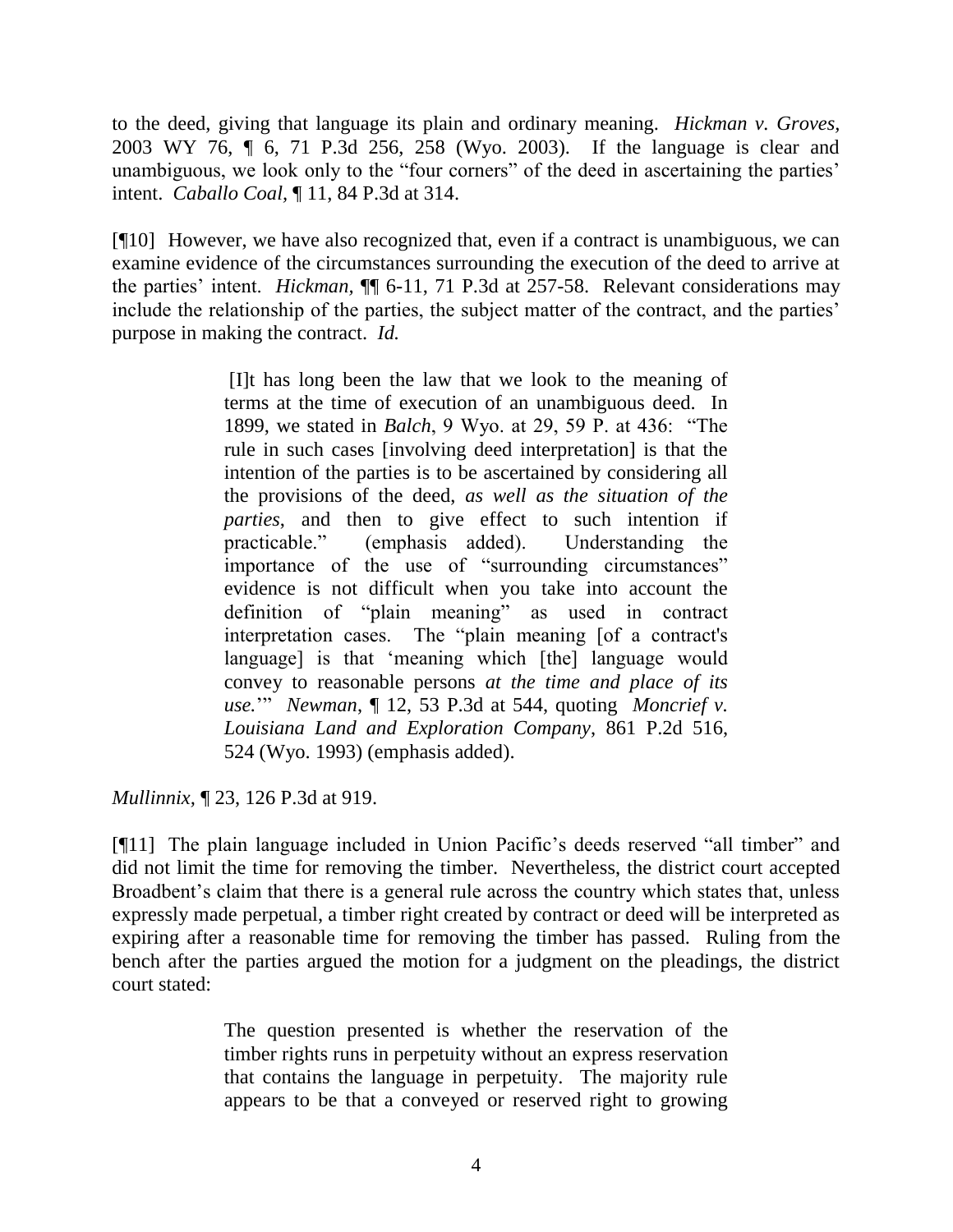timber is a terminable estate unless a specific term of years or a perpetual right is stated in the document of conveyance. Here, there is no such language. If there is no language defining the period of time the timber may be harvested, then it must be a reasonable time. Ordinarily, what is reasonable is a question of fact unless reasonable minds could not differ. The Court finds as a matter of law that ninety-nine years or ninety-seven years, the period of time that has lapsed between the execution of the deeds and the present time, is not a reasonable period of time.

[¶12] Ecosystem challenges the district court"s application of the "reasonable time" rule on several fronts. Relying on Wyo. Stat. Ann. § 34-2-101 (LexisNexis 2005), Ecosystem argues all of an interest in real property passes with a grant or is retained in a reservation unless the intent to pass or reserve a lesser estate is clearly expressed in the instrument. Section 34-2-101 states:

> The term "heirs", or other words of inheritance, shall not be necessary to create or convey an estate in fee simple, and every conveyance of real estate shall pass all the estate of the grantor therein, unless the intent to pass a less estate shall expressly appear or be necessarily implied in the terms of the grant.

The statute is substantially the same today as it was when the deeds were executed. *See*, R.S. 1899 § 2737.

[¶13] As we understand it, Ecosystem is arguing that, under § 34-2-101, Union Pacific **reserved** the largest estate possible, i.e. a perpetual fee simple interest in the timber. However, the statute could also be read in favor of the grantee and against the grantor's reservation, compelling the conclusion that Union Pacific **granted** the greatest estate possible when it conveyed the surface lands and, therefore, only reserved the timber for a reasonable time. Rather than spend too much time trying to discern the proper interpretation of "all the estate," we turn to the next provision of the statute which specifically directs us back to the lynchpin of deed interpretation  $-$  the parties' intent. Although the statute does little to advance the analysis in this case, it does reiterate the importance of the parties' intentions in interpreting deeds.

[¶14] Ecosystem also argues that the district court should not have eschewed this Court"s approach to interpreting deeds in favor of an approach that mechanically applies the reasonable time rule. We recognize it is tempting to resolve this case by jumping directly to the cases from other jurisdictions interpreting timber deeds. However, it is important to determine how those cases fit into our well established deed interpretation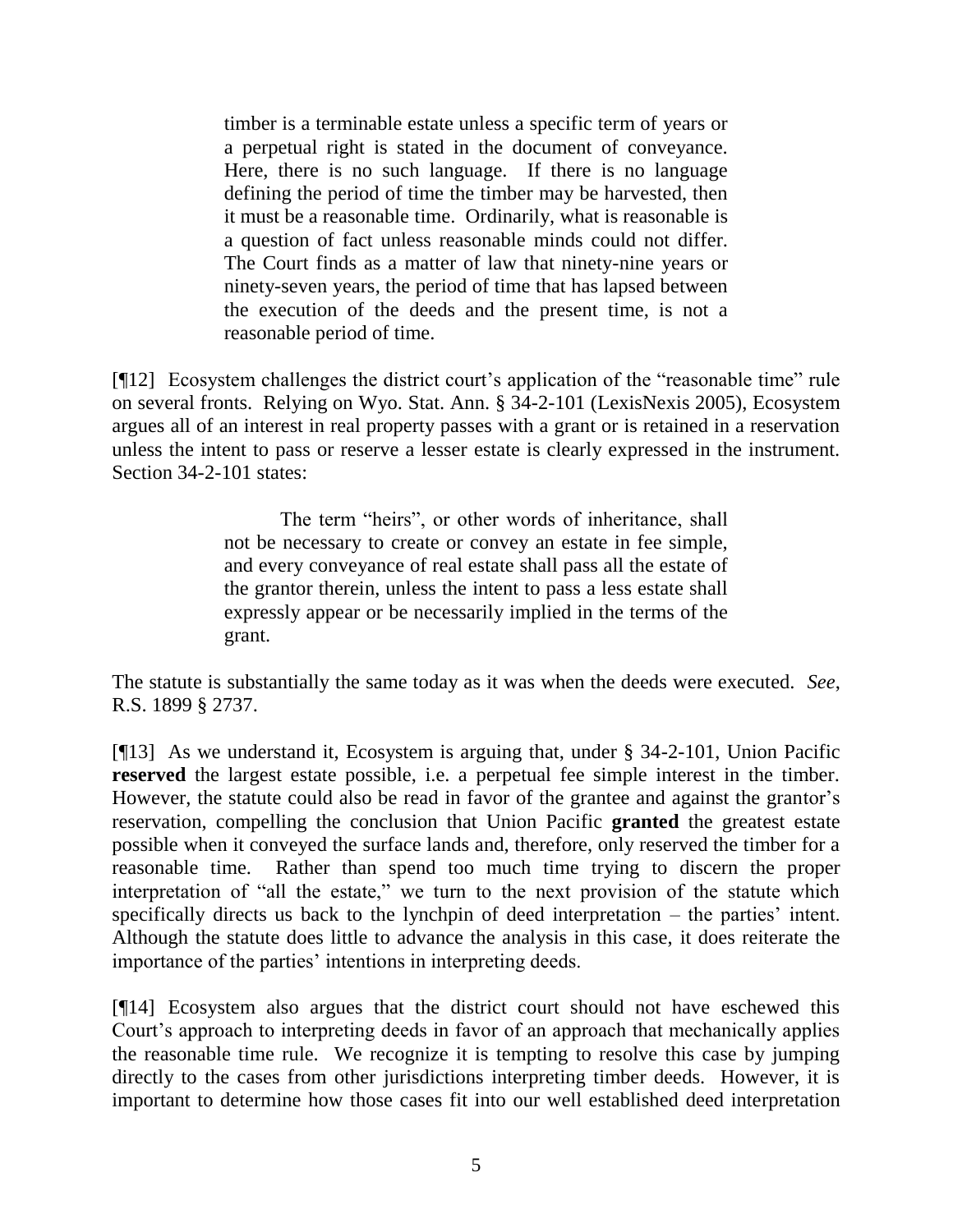jurisprudence before considering or adopting their rationale. Consequently, although we will discuss the cases from other jurisdictions, we will do so in the context of applying this court"s oft-stated deed interpretation principles.

[¶15] Starting with the plain language of the deeds, we note the two Union Pacific deeds used similar language in excepting and reserving the timber interests. The deeds excepted and reserved<sup>2</sup> to Union Pacific the exclusive right to cut and remove all timber from the land, the right of ingress, egress and regress upon said land, and the right to use as much of the surface as necessary to properly conduct its business thereon. The only material difference between the reservations in the two deeds is that the 1909 deed expanded the reservation to Union Pacific"s successors and assigns.

[¶16] The existence or absence of certain terms in the document creating a timber interest has been considered important to courts in determining the duration of the interest when no time is specifically stated in the document. *See*, Annotation, "Rights of parties to a timber contract within the time fixed or within a reasonable time", 15 A.L.R. 41 (1921), and cases cited therein for a discussion of relevant cases and the terminology employed in various documents. For example, use of the term "forever" in describing the timber interest has been interpreted as important in creating a perpetual right to the timber. *See, e.g., Baker v. Kenney,* 124 N.W. 901, 904 (Iowa 1910); *Dean v. Great Northern Nekoosa Corp.*, 303 S.E.2d 445, 447-48 (Ga. 1983). Words indicating that the parties were referring only to presently existing timber, such as "merchantable timber" or timber "standing," "growing," or "being" at the time of the deed, have been construed as reflecting an intention to limit the timber interest to a reasonable time. *See, e.g*., *Person v. Elmblad,* 136 N.W.2d 741 (Mich. Ct. App. 1965); Annotation, *supra,* at 51-59, and cases cited therein. In contrast, words indicating the parties intended to extend the grant to timber grown in the future have been held to confer a perpetual interest in timber in other cases. *See, e.g*., *Franke v. Welch,* 458 P.2d 441, 443-44 (Ore. 1969). Some courts have identified the omission or incorporation of words of inheritance as important in determining the duration of the timber right. *See, e.g*., *State ex rel. Oklahoma Planning & Res. Bd. v. Smith,* 317 P.2d 219, 223-24 (Okla. 1957). Language indicating the parties intended the timber to be removed from the surface has been construed as limiting the timber interest to a reasonable time. *See discussion in Gabbard,* 200 S.W. at 944-45. Courts have also looked to language defining the timber holder"s right to access his

<sup>&</sup>lt;sup>2</sup> Union Pacific excepted and reserved the timber interests. Some cases from other jurisdictions discuss the legal distinction between an exception and a reservation in deeds and suggest that, in certain cases, the distinction could be important in determining the duration of a timber interest. *See, e.g*., *Bardon v. O'Brien,* 120 N.W. 827 (Wis. 1909); *Gabbard v. Sheffield,* 200 S.W. 940 (Ky. Ct. App. 1918); *Walters v. Sheffield,* 78 So. 539 (Fla. 1918). *See also*, *Holland v. Windsor,* 461 P.2d 47 (Wyo. 1969) (discussing the difference between an exception and reservation under Wyoming law, but not in the context of timber rights). In this case, the distinction is not helpful since the deeds both "except" and "reserve" the timber interest.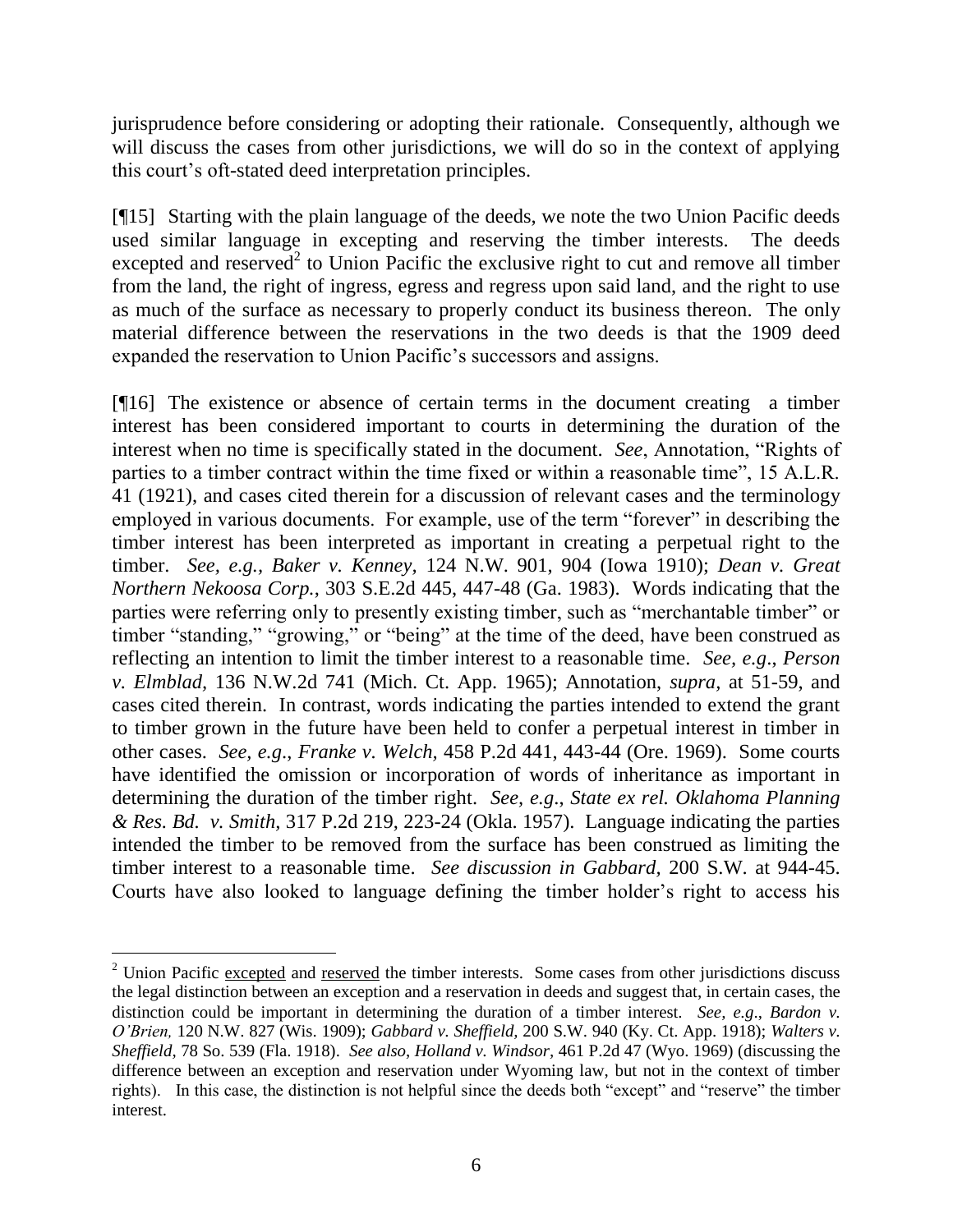timber across the surface owner"s other lands as important in determining the duration of the timber interest. *See, e.g*., *Clyde v. Walker,* 348 P.2d 1104 (Ore. 1960).

[¶17] The Union Pacific deeds contain some of the terms referenced in the above referenced cases, but do not contain others. The deeds do include the term "forever" in the context of the duration of the grant, but the term does not clearly apply to the reservations. Thus, the failure to specifically use the word "forever" in the reservation may weigh in favor of a finding that the timber interest was limited to a reasonable time. On the other hand, the reservations referred to "all timber" and did not limit the rights to standing timber or timber "in being" at the time of the deeds. The "all timber" language suggests the grant may have been intended to be perpetual. To further complicate the analysis, one of the deeds contains language indicating the timber interest is to inure to Union Pacific"s successors and assigns, but the other does not.

[¶18] Union Pacific clearly intended to retain the right to "cut and remove" the timber from the land. Some cases indicate that, when removal of the timber is contemplated in the conveyance, such removal must occur in a reasonable time. *See*, *Gabbard,* 200 S.W. at 943-44; *Hicks v. Phillips,* 142 S.W. 394, 395 (Ky. Ct. App. 1912). However, the Montana Supreme Court rejected such an argument. stating:

> This argument makes a grant of timber in perpetuity wellnigh impossible, since removal is contemplated at some time during the life of the timber in almost every case.

*R.M. Cobban Realty Co. v. Donlan,* 149 P. 484, 487 (Mont. 1915). Many of the cases we have read involved a dispute over which party (the timber right holder or the surface owner) was entitled to remove the timber. *See*, Annotation, *supra,* at 41, and cases cited herein. We, therefore, agree with the Montana Supreme Court that it is not particularly helpful to look at whether the parties intended the timber to be removed in determining whether the grant was perpetual or only for a "reasonable time" because the right to remove the timber will nearly always be of importance to the timber right holder.

[¶19] Finally, in determining the duration of the timber estate, some cases have considered language which accompanied the timber grant or reservation giving the timber interest owner the right to access its timber lands over other property belonging to the surface owner. *See, e.g*., *Clyde,* 348 P.2d at 1106; *Donlan,* 149 P. at 487. In the case at bar, Union Pacific reserved the rights to "ingress, egress and regress" across the surface owners" estate in order to make use of its reserved timber interests. Ecosystem argues the term "regress" indicates Union Pacific"s intent to retain the right to the timber in perpetuity. The definition of "regress" regarding property is: "reentry or right of reentry." Webster's Third New International Dictionary 1913 (2000). This definition indicates Union Pacific had the right to repeatedly traverse the surface land to exploit its timber interests. It does not, however, expressly address the duration of the right.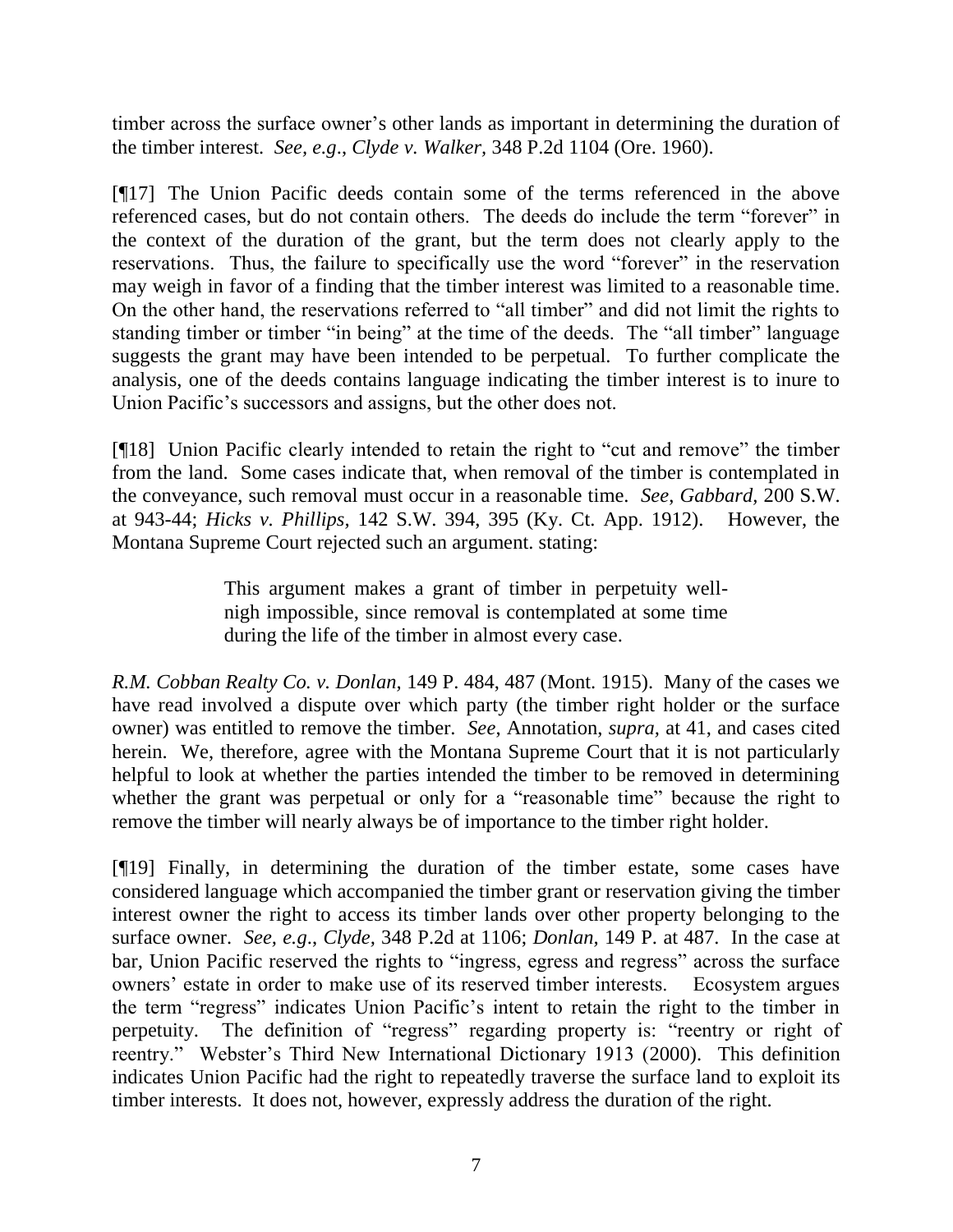[¶20] The plain language of the deeds does not limit the duration of the timber interests to a "reasonable time." Nevertheless, the district court resolved the case by applying the "reasonable time" rule found in cases from other jurisdictions but declined to consider Ecosystem"s proffered evidence regarding the facts and circumstances surrounding the execution of the Union Pacific deeds, indicating that it could make its decision based upon the pleadings. We find this ruling perplexing because the district court did not simply rely on the pleadings or the plain language of the deeds in resolving this case, but, instead, relied on the judicially created "reasonable time" rule.

[¶21] Remaining true to our rules of deed interpretation, we note that the existence of a general rule at the time the deeds were executed implying a reasonable time limitation in timber deeds could be part of the facts and circumstances surrounding that execution and, consequently, reflective of the parties' intentions with regard to the duration of the deeds. Although Broadbent claims the "reasonable time" rule is "universal" and the district court characterized it as the "majority" rule, after reviewing many cases, we are not convinced the rule was a "universal" or, even a clear majority rule, in the United States in 1908 and 1909. While there were numerous cases decided in the same general time frame applying the "reasonable time" rule, *see, e.g*., *Lewison v. Axtell,* 195 N.W. 622 (Iowa 1923); *Berry v. Marion County Lumber Co.,* 93 S.E. 328 (S.C. 1917); *Carson v. Three States Lumber Co.,* 69 S.W. 320 (Tenn. 1902), there were also cases holding that a timber interest that is not expressly limited in time continues in perpetuity. *See, e.g*, *Walters v. Sheffield,* 78 So. 539 (Fla. 1918); *Butterfield Lumber Co. v. Guy,* 46 So. 78 (Miss. 1908); *Donlan,* 149 P. at 486-88; *Magnetic Ore Co. v. Marbury Lumber Co.,* 16 So. 632 (Ala. 1894). *See also*, Annotation, *supra,* at 43-51 and cases cited therein.

[¶22] Even current treatises indicate there is no "universal rule." 52 Am. Jur. 2d, *Logs & Timber*, § 47 (2007) states, in pertinent part:

> There exists a difference of opinion whether a reservation or exception of timber gives the grantor of the land a title in perpetuity or a limited fee required to be exercised within a limited time by removal of the timber. While this is partly explainable by a difference in the phraseology of the instruments, it is also due in part to a difference in the rule of law applied. According to some courts, when a deed contains a clause reserving certain timber to the grantor of the land, without any provision as to the time of cutting or with nothing to indicate that a severance from the realty is contemplated, there is more than a mere reservation of the right to cut and remove timber; the grantor actually excepts the timber from the deed of the land, with the result that the title to it remains in the grantor and is not lost by a failure to cut and remove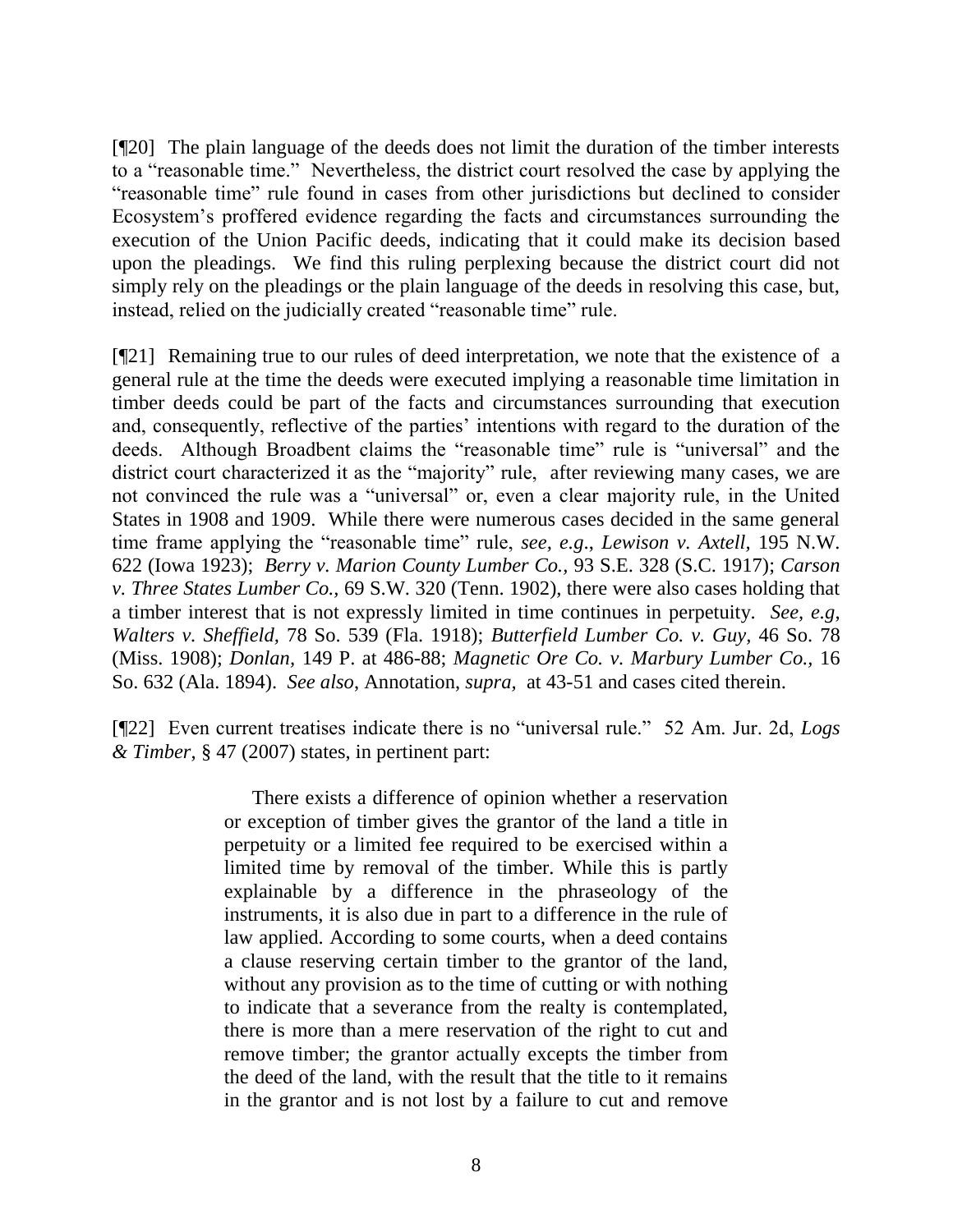within a reasonable time. Some courts, however, require a plainly manifest intention to reserve a perpetual right of removal, on the ground that such a right is unreasonable.

On the other hand, other decisions take the view that when an exception of certain timber is inserted in a deed to land without any limitation of the time of its removal, a reasonable time only will be allowed for such removal.

(footnotes omitted).

[¶23] Moreover, the policy expressed by courts when adopting the "reasonable time" rule may or may not be applicable in Wyoming. The policy espoused for limiting the duration of a timber interest generally holds that it is unreasonable to perpetually burden the land with the timber interest because the surface owner cannot make use of his interest while the timber owner exploits his interest or until the timber is cleared from the land. *See, e.g*., *Davis v. Haslam Lumber Co.,* 213 S.W.2d 771, 780 (Tex. Civ. App. 1948); *Smith,* 317 P.2d at 222-23; *Franke,* 458 P.2d at 442-43.

[¶24] In states which, unlike Wyoming, are heavily forested, it may be true that the surface owner could not make use of his interest until the timber was cleared from the land, and the failure of the timber interest owner to remove the timber in a reasonable time would be unduly burdensome. In Wyoming, however, it is fair to say there are many properties which could be used simultaneously by the surface owner for uses such as grazing and the timber owner for logging or other forestry related purposes. *See generally*, *Baker,* 124 N.W. at 904 (recognizing that the surface owner of land burdened with a separate timber interest could still use his land for "pasture or for any other purpose not inconsistent with the preservation of the timber and growth of timber thereon.").

[¶25] Simultaneous use of different interests in the same real property is common in Wyoming. The severance of the mineral estate from the surface estate has routinely occurred, requiring the different interest owners to find a way to work together so they can simultaneously exploit their interests in the property. When faced with the argument that timber interests must be limited to a reasonable time in order to protect the surface owners" rights to the property, the Alabama Supreme Court could discern no reason why the duration of timber interests should be limited when mineral interests were not and, consequently, the court refused to apply the "reasonable time" rule to a deed which separately conveyed the timber interests in the land. *Magnetic Ore,* 16 So. at 633. Similarly, the Montana Supreme Court offered a cogent analysis of the issue:

> In its essentials, [the deed], conveying the timber with the right of entry to cut and remove the same, differs not from a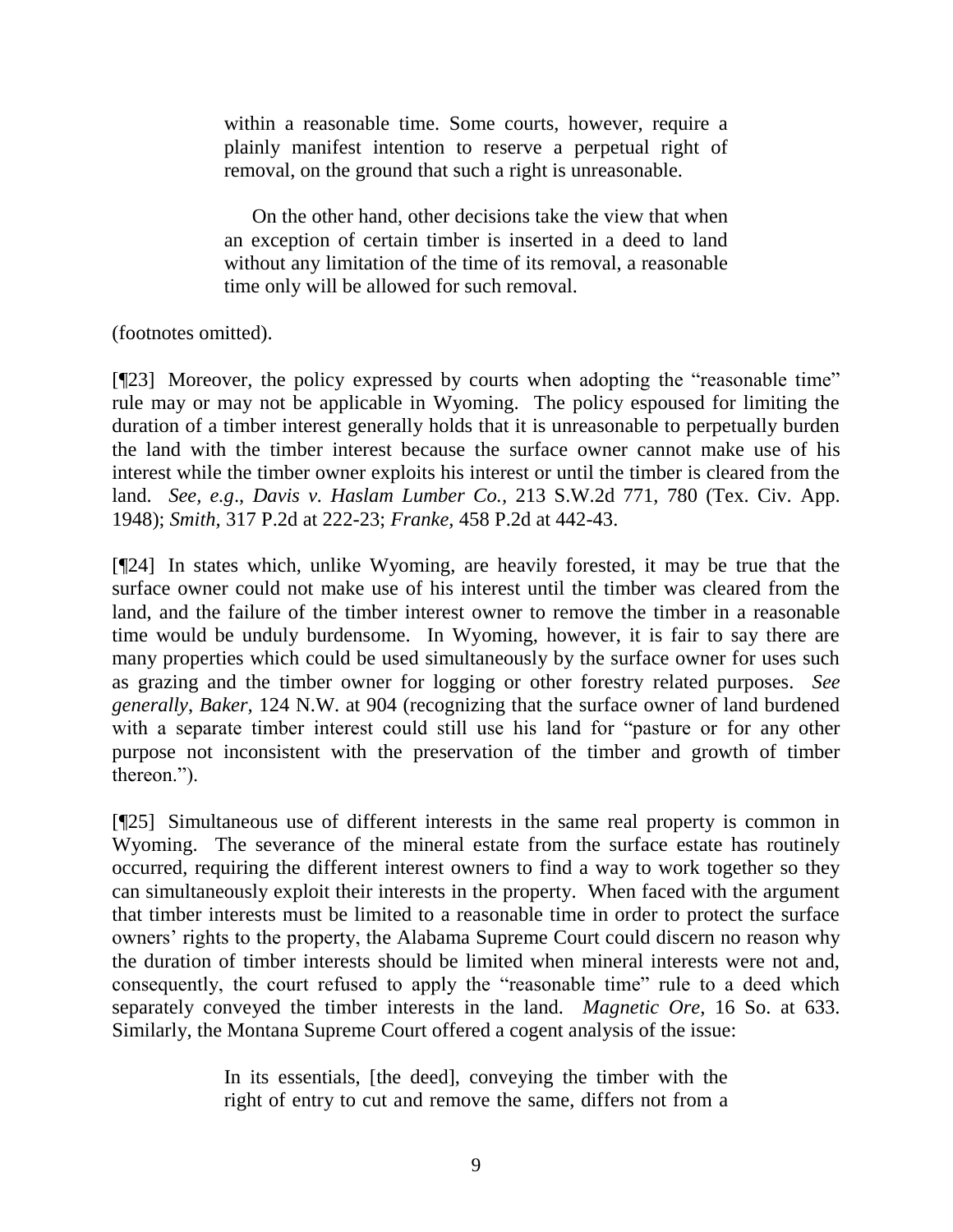grant or reservation of coal or minerals, with a similar right of entry to mine and remove. That such a grant or reservation, couched in terms employed in [the deed] would be absolute, no one would deny[.]

*Donlan,* 149 P. at 487.

[¶26] In addition to reserving the timber interests, the Union Pacific deeds in this case also excepted and reserved all coal and other minerals<sup>3</sup> within or underlying the lands conveyed. Ecosystem argues that, under Wyoming law, the reservation of minerals was perpetual and it would be improper to apply a different interpretation to the timber reservations by holding they were limited to a reasonable time. In general, we agree that, unless the facts and circumstances surrounding execution of the Union Pacific deeds suggest otherwise, there is no reason to treat timber interests differently than mineral interests.

[¶27] One of the key cases Broadbent relies upon in support of its argument that the timber interests should be limited to a reasonable time is *United States v. State Box Co.,*  219 F.Supp. 684 (D. Cal. 1963). The *State Box* case involved timber interests transferred to the railroad pursuant to federal law. *Id.* at 685. In 1902, the railroad sold its timber interests to a lumber operation. *Id.* State Box eventually acquired the timber interest originally belonging to the railroad. *Id.* However, in 1955, the federal government sold the same timber interest to the Grizzly Creek Lumber Company. *Id.* 

[¶28] The case came before the federal district court on State Box"s motion to recover the value of the timber removed by Grizzly Creek Lumber. *Id.* at 687. In resolving the case, the court noted that "all grants made by the United States "must be construed favorably to the Government and that nothing passes but what is conveyed in clear and explicit language - inferences being resolved not against but for the Government."" *Id.,*  quoting *Caldwell v. United States,* 250 U.S. 14, 20, 39 S. Ct. 397, 398, 63 L. Ed. 816 (1919). The court also stated, "it must be assumed that Congress made such grants with knowledge of the common-law principle that such grants of timber must be removed within a reasonable time." *State Box,* 219 F.Supp. at 688. Relying on these principles, the court ruled that the railroad"s interest in the timber had expired and the title to the timber reverted to the surface owner, the federal government. *Id.* at 690.

[¶29] *State Box* is readily distinguishable from the case at bar. There, the court was concerned with determining what rights the United States still held after transfer of some interests in the property to the railroad under a congressional grant. The federal government does not claim an interest in the timber at issue in this case. The rule of "strict construction" applicable to federal land grants does not, therefore, apply.

 $3$  The 1909 deed also specifically reserved "oil." (Vol. I, p. 64).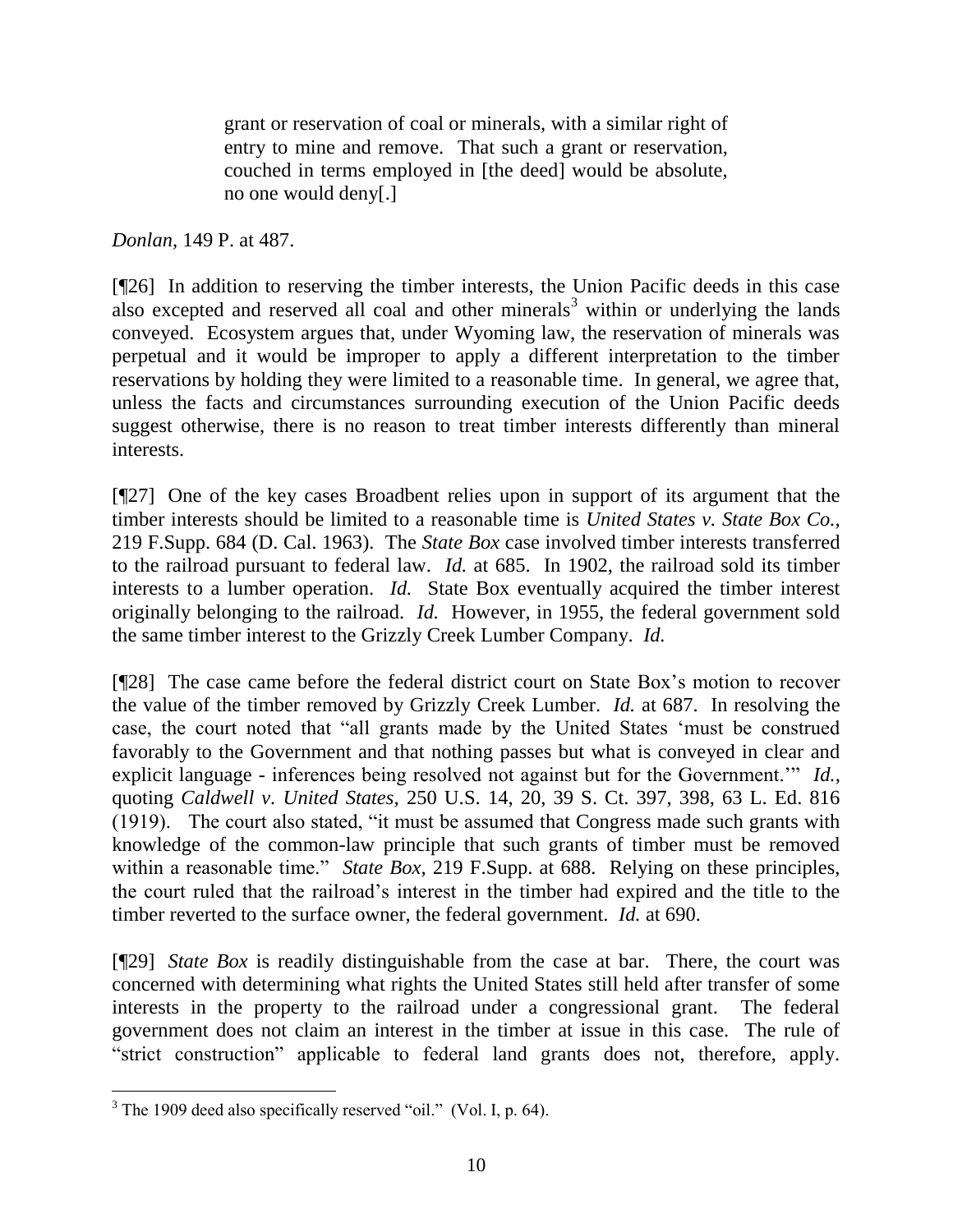Moreover, the *State Box* court indicated the "reasonable time" rule was the common law rule, but it did not engage in a comprehensive analysis of case law to support that statement or even recognize that authority to the contrary existed. *Id.* at 688-89. For these reasons, *State Box* is not controlling of the issue before this Court.

[¶30] Broadbent and the district court also referred to a 1997 ruling by the Wyoming federal district court in *Cottonwood Resources, L.C. v. Hamilton,* 97-CV-222-J (D. Wyo. 1997) as support for implying the "reasonable time" limitation into the deeds at issue here. In *Cottonwood*, the federal court denied the plaintiff's motion for a temporary restraining order in a dispute over the rights to timber on Wyoming land. The plaintiff filed the underlying quiet title action, claiming it owned the timber rights to certain land because it was the successor in interest to Union Pacific's reservation of timber rights in 1906 and 1910 deeds. The defendants were the surface owners, i.e. the successors in interest to Union Pacific's grantees, and claimed they owned the timber because Union Pacific's right had expired when it failed to remove the timber within a reasonable time. The federal district court was unable to find any Wyoming case law on point. Relying on cases from other jurisdictions applying the "reasonable time" rule, the federal district court held the timber interest owner had failed to establish that it was likely to prevail on the merits and, consequently, denied its motion for a temporary order restraining the surface owner from removing the timber.

[¶31] There are a number of similarities between *Cottonwood* and the case at bar, including the dates of the deeds involved and the fact that Union Pacific was the grantor who reserved the timber interest in the deeds. However, there are also a number of factors that distinguish the *Cottonwood* decision from the case at hand. First, *Cottonwood* arose in the very different procedural context of a motion for a temporary restraining order. Also, the federal district court did not rely upon nor apply our standards for construing deeds to discern the intent of the parties. Thus, we do not find the ruling in *Cottonwood* helpful in resolving this case*.* 

[¶32] If we were interpreting a simple contract or bill of sale for removal of standing timber, we would have no difficulty accepting the district court's decision that, when no time is specified for completion of the contract, it must be performed in a reasonable time. *See, e.g*., *Scherer Constr., LLC v. Hedquist Constr., Inc.,* 2001 WY 23, ¶ 32, 18 P.3d 645, 657 (Wyo. 2001); *Zitterkopf v. Roussalis,* 546 P.2d 436, 439 (Wyo. 1976). Indeed, it is settled law in Wyoming that ""[w]here . . . no time for performance is specified in a contract, the law implies performance must be within a reasonable time, and what is a reasonable time depends upon the circumstances of each case."" *Scherer,* ¶ 32, 18 P.3d at 657, quoting *G.C.I., Inc. v. Haught*, 7 P.3d 906, 909 (Wyo. 2000).

[¶33] However, in this case we are asked to interpret deeds purporting to reserve "all timber" to the grantor. As the Montana Supreme Court noted in *Donlan,* 149 P. at 486, when it construed a timber deed, a deed is "an instrument customarily employed only for